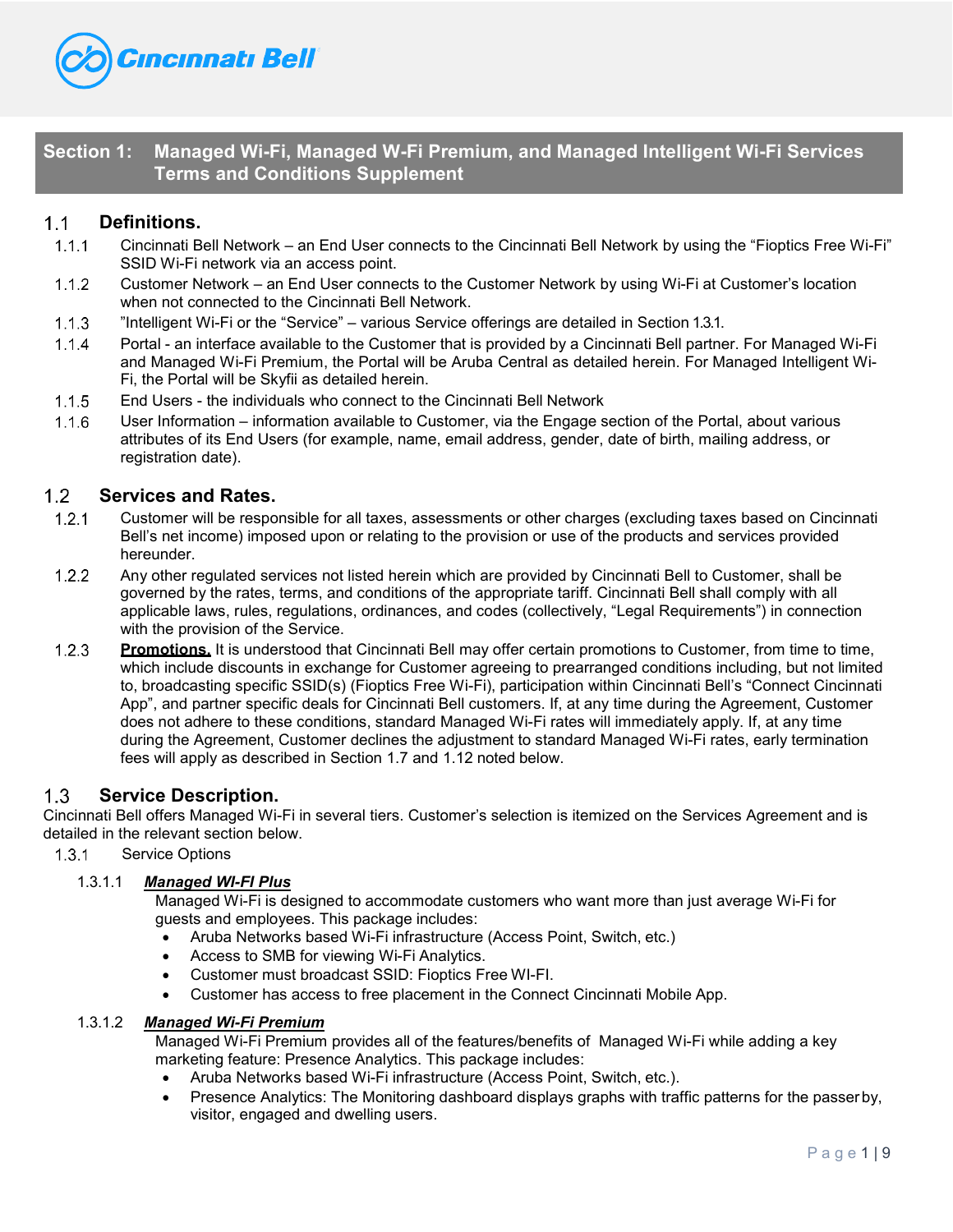

## 1.3.1.3 *Intelligent Wi-Fi*

Managed Intelligent Wi-Fi Service includes Connect, Engage, Presence, Location and broadcast of "Fioptics Free Wi-Fi" SSID. Core features include:

- Management of guest Wi-Fi including pre-configured captive portal and landing page templates
- Centralized dashboard of all analytics, marketing and network information for your Wi-Fi Analytics service.
- Comprehensive end-user data collections through social media channels, online browsing behaviors and behavior in physical locations.
- Detailed manual and automated analytics reports.
- Direct marketing capability with content delivery through multiple channels, including Wi-Fi,SMS (additional charges apply - customer must initiate account set up with approved SMS vendor, email, and integration into proximity aware apps on a Professional Services engagement with Skyfii or other third party provider).
	- Data export to third party CRM or BI systems
		- o **"Connect" -** The Service includes guest Wi-Fi functionality (that is, "Fioptics Free Wi-Fi") which utilizes a robust and configurable logon portal with enhanced data capture capability and authentication alongside a suite of intelligent content delivery and marketing tools.
		- o **"Engage" -** Provides venues with an automated proximity and data driven marketing platform that uses the customer data collected to deliver and report on targeted content delivery.
		- o **"Presence"**  Provides a suite of default reports that cover a comprehensive range of key metrics to measure the performance of their asset portfolio or the individual assets in their portfolio. Each default report can be configured to display data using numerous dimensions for either groups of assets or individual assets. An array of key dimensions are availableincluding customer type (new, returning), devices, gender and more. Default reports can also be automated for delivery to stakeholders on a daily, weekly, monthly or quarterly schedule. Dependent on a user's requirements, automated reports can include tables, graphs or the raw calculated metrics for manipulation in third party systems.
		- o **"Location"**  Provides more granularity on where users are traveling and how they aremoving throughout a particular venue. The services included in this package consist of heat maps, travel paths, zone analytics and smart zoning.

Intelligent Wi-Fi Premium provides our most advanced all-in Wi-Fi and engagement experience. In addition to the above, Cincinnati Bell provides an enhanced package that allows businesses to gather operational intelligence on customer behaviors, deliver smart targeted advertisements, and drive customer loyalty with exclusive offers. The cloud-based SaaS platform is built for businesses that want to better understand their physical locations to make informed decisions and quickly measure the impact of changes in a closed loop, eliminating guess work. It works by collecting location-based and online data on visitor behavior, then turning that data into valuable insights capable of generating targeted engagements. This package includes:

- Aruba Networks based Wi-Fi infrastructure (Access Point, Switch, etc.)
- Management of guest Wi-Fi including pre-configured captive portal and landing page templates.
- Centralized dashboard of all analytics, marketing and network information for your Wi-Fi Analytics service.
- Comprehensive end-user data collections through social media channels, online browsing behaviors and behavior in physical locations.
- Detailed manual and automated analytics reports.
- Direct marketing capability with content delivery through multiple channels, including Wi-Fi, SMS (additional charges apply), email and integration into proximity aware apps on a Professional Services engagement.
- Data export to third party CRM or BI systems.
- Each additional access point defaults to standard rates.
- Customer must broadcast SSID: Fioptics Free Wi-Fi.
- Customer has access to free placement in the Connect Cincinnati Mobile App.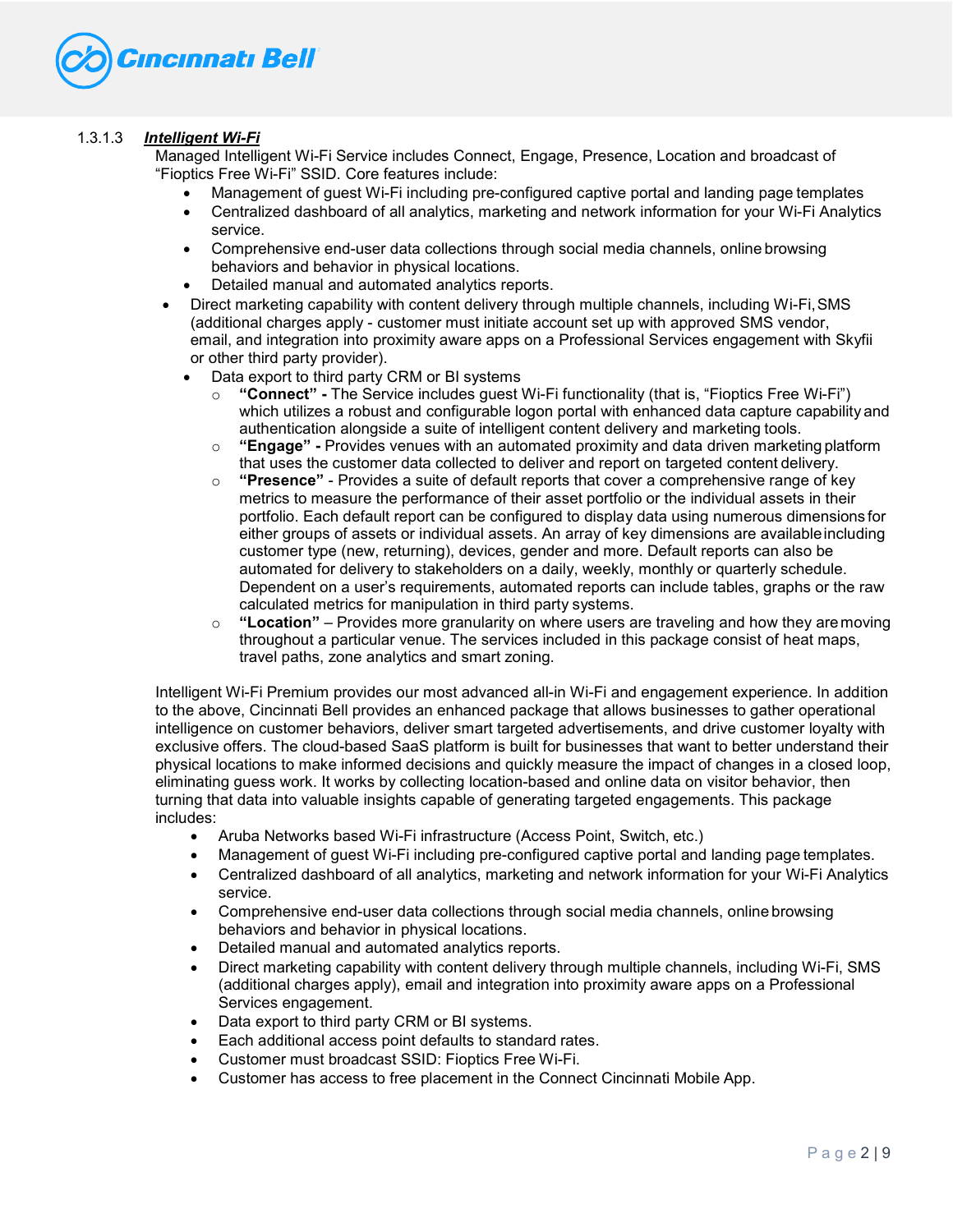

## Platforms available:

1.3.2.1 *Aruba* Central

Managed Wi-Fi Plus and Premium Wi-Fi are built on the Aruba Central Platform offering the following key features:

- Guest Wi-Fi.
- Registration choices anonymous, self-registration, social login, Facebook Wi-Fi.
- Control options duration, usage, landing page.
- Presence Analytics.
- Customer traffic & engagement based on device presence & RSSI.
- Customizable conversion metrics.
- Insight across stores & times.

## 1.3.2.2 *SkyFii*

Intelligent Wi-Fi is built on the SkyFii Platform offering the following key features:

- Gather operational intelligence on customer behaviors.
- Deliver smart targeted advertisements.
- Drive customer loyalty with exclusive offers.

Skyfii US Operations, LLC, and is accessible at:<https://connect-cincinnati.skyfii.com/>login. Customer will access the "Insight" and "Engage" modules using the Portal. Additional functions are available for purchase.

#### $1.4$ **Cincinnati Bell General Responsibilities & Obligations.**

- $1.4.1$ Cincinnati Bell will provide Customer with access to the Services (as detailed below), as well as basic support and troubleshooting as provided by this Supplement.
- $1.4.2$ Customer acknowledges and agrees that Cincinnati Bell's obligations under this Supplement apply only as to the Cincinnati Bell Network and do not apply to the Customer Network.
- Cincinnati Bell will provide Wi-Fi to a variety of customers and will customize its delivered services based on the requirements provided by each. The Wi-Fi Services will vary based on customer engagement (See Tables 1 and 2, below).
- $1.4.4$ Generally, Cincinnati Bell will (a) monitor and manage wireless architecture, and work with customer to resolve connectivity issues as it pertains to Internet access; (b) manage the Service Call / Incident queue for requests, issues coordination, and communication/resolution, and follow-up on all appropriate tickets outside of accepted operating levels; and, (c) assign qualified resource(s) (e.g., having technical, process, and/or management experience) to perform the Wi-Fi Services. Cincinnati Bell will communicate any issues to Customer via email, phone call, or via other communication method.
- In the event of an outage or critical issue, CBT will contact customers between 8am to 10pm Monday through Friday for resolution. Customer has the option to contact CBT tier 1 support after 10pm EST or CBT will contact you during the next business day (see section 1.10.1.1). 1.4.5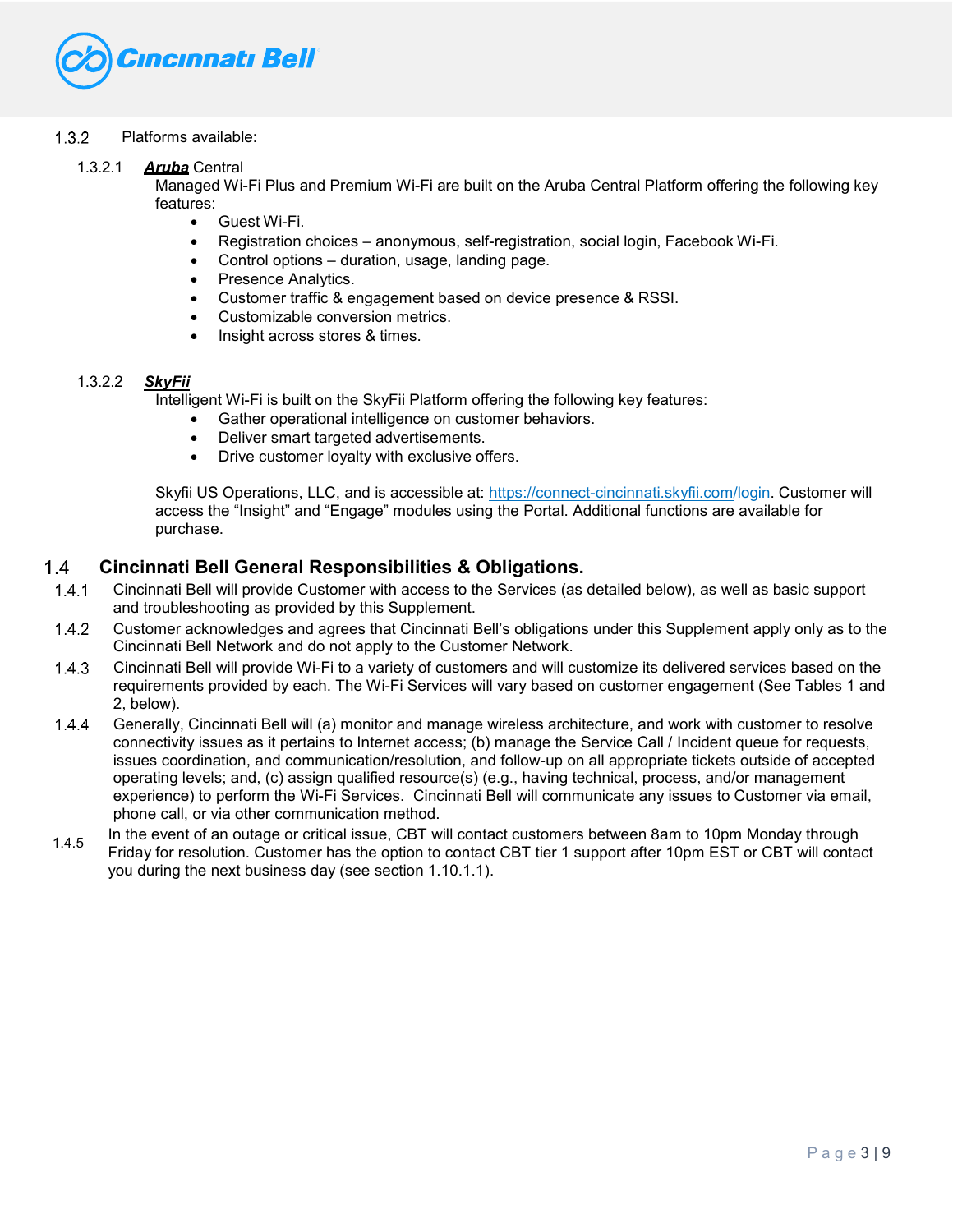

| Table 1: Managed Wi-Fi Roles and Responsibilities for various configurations |                                                                                                                                                                            |                                                                                                     |  |                                                                                                                                                                            |          |  |  |  |
|------------------------------------------------------------------------------|----------------------------------------------------------------------------------------------------------------------------------------------------------------------------|-----------------------------------------------------------------------------------------------------|--|----------------------------------------------------------------------------------------------------------------------------------------------------------------------------|----------|--|--|--|
|                                                                              |                                                                                                                                                                            | II. CBT monitoring of Customer<br>purchased Aruba hardware and CBT-<br>provided Internet connection |  | IV. CBT monitoring of CBT-provided Aruba Hardware and CBT-<br>provided Internet connection                                                                                 |          |  |  |  |
|                                                                              | <b>CBT</b>                                                                                                                                                                 | Customer                                                                                            |  | <b>CBT</b>                                                                                                                                                                 | Customer |  |  |  |
| Monitoring and<br>Management of<br><b>Access Points</b>                      | x                                                                                                                                                                          |                                                                                                     |  | X                                                                                                                                                                          |          |  |  |  |
| Change and Repair of<br>AP devices, SSIDs                                    |                                                                                                                                                                            | $\pmb{\times}$                                                                                      |  | X                                                                                                                                                                          |          |  |  |  |
| Replacement of<br>Stolen/Damaged APs<br>not covered                          |                                                                                                                                                                            | X                                                                                                   |  |                                                                                                                                                                            | x        |  |  |  |
| Replacement of<br>defective AP's                                             |                                                                                                                                                                            | X                                                                                                   |  | х                                                                                                                                                                          |          |  |  |  |
| Provide dashboard for<br>monitoring Wi-Fi<br>usage                           | x                                                                                                                                                                          | X                                                                                                   |  | x                                                                                                                                                                          |          |  |  |  |
| Providing periodic<br>Customer Wi-Fi usage<br>statistics                     | CBT can assist customer to set up<br>one time scheduled reporting. The<br>customer can also view live reporting<br>via the Aruba Central and SkyFii<br>provided dashboards |                                                                                                     |  | CBT can assist customer to set up<br>one time scheduled reporting. The<br>customer can also view live reporting<br>via the Aruba Central and SkyFii<br>provided dashboards |          |  |  |  |
| <b>Internet Connectivity</b>                                                 | x                                                                                                                                                                          |                                                                                                     |  | x                                                                                                                                                                          |          |  |  |  |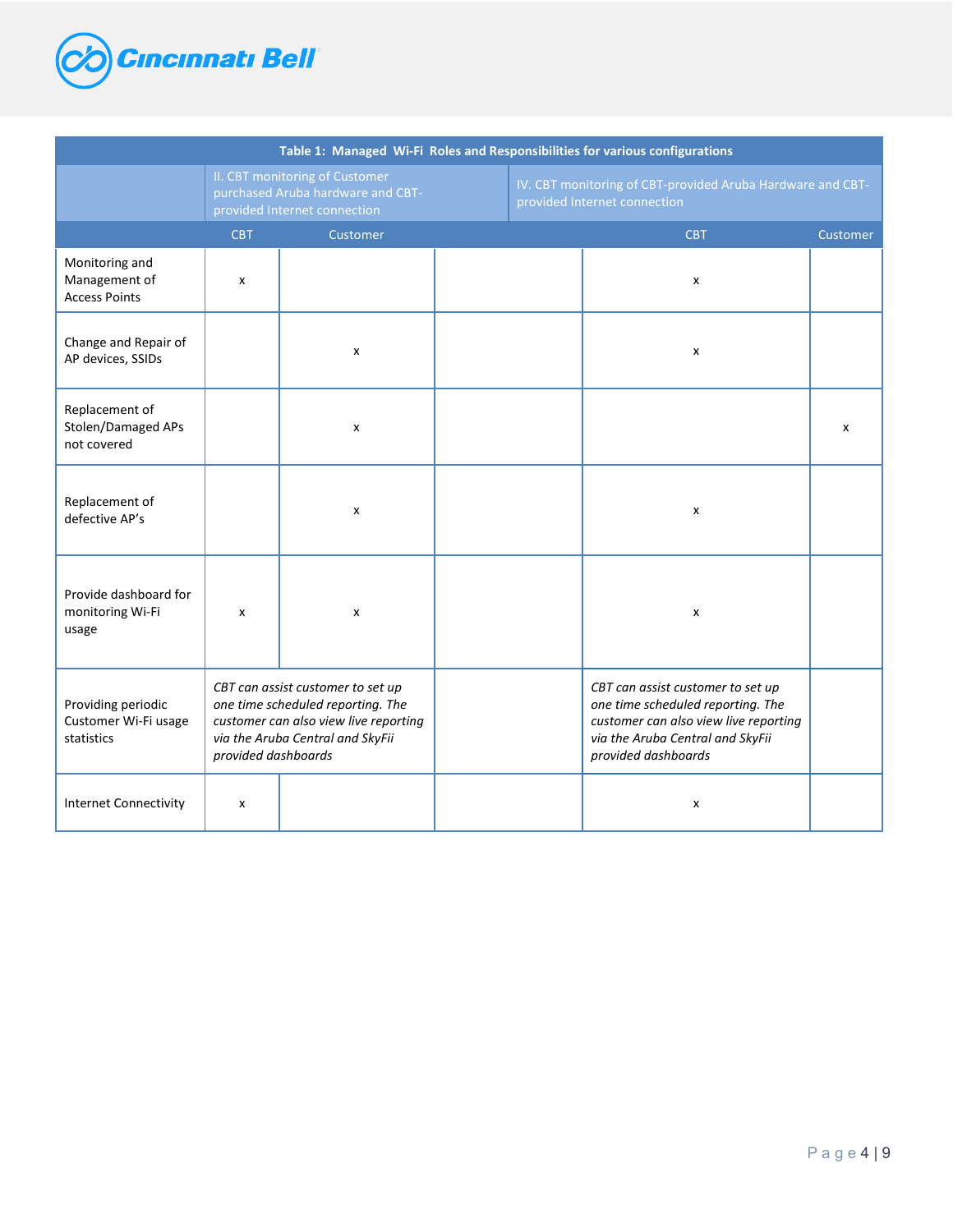

| Table 2: Managed Wi-Fi Plus, Premium and Intelligent                                        |                           |                       |                    |                           |                       |                 |  |  |
|---------------------------------------------------------------------------------------------|---------------------------|-----------------------|--------------------|---------------------------|-----------------------|-----------------|--|--|
|                                                                                             |                           | V. Managed Wi-Fi Plus |                    | VI. Managed Wi-Fi Premium | VI. Intelligent Wi-Fi |                 |  |  |
|                                                                                             | CBT                       | Customer              | <b>CBT</b>         | <b>Customer</b>           | <b>CBT</b>            | <b>Customer</b> |  |  |
| <b>Scheduled Reporting</b><br>specific to Wi-Fi<br>Network Health                           | $\pmb{\times}$            | $\pmb{\chi}$          | $\pmb{\times}$     | $\pmb{\mathsf{x}}$        |                       | X               |  |  |
| SSID creation and<br>changes                                                                | $\mathsf{x}$              |                       | $\pmb{\mathsf{x}}$ |                           | $\mathsf{x}$          |                 |  |  |
| Management of<br>Hardware<br>configuration to<br>filter/block Content                       | $\pmb{\times}$            |                       | $\pmb{\mathsf{x}}$ |                           | $\pmb{\mathsf{x}}$    |                 |  |  |
| Captive Portal<br>Branding - at launch<br>will be locked to<br>'Cincinnati Bell'<br>Default | $\boldsymbol{\mathsf{x}}$ | <b>TBD</b>            | X                  | <b>TBD</b>                | $\mathsf{x}$          | <b>TBD</b>      |  |  |
| View and management<br>of Presence Analytics                                                | <b>NA</b>                 | <b>NA</b>             |                    | $\pmb{\mathsf{x}}$        |                       | X               |  |  |
| Set up and<br>customization of Aruba<br>Central                                             |                           | $\pmb{\chi}$          |                    | $\pmb{\mathsf{x}}$        | <b>NA</b>             | <b>NA</b>       |  |  |
| Set up and<br>customization of SkyFii                                                       | <b>NA</b>                 | <b>NA</b>             | <b>NA</b>          | <b>NA</b>                 |                       | X               |  |  |
| Creation of marketing<br>engagement tools and<br>customer touch points                      | <b>NA</b>                 | <b>NA</b>             | <b>NA</b>          | <b>NA</b>                 |                       | X               |  |  |
| Creation of customer<br>contact intervals and<br>campaign<br>customizations                 | <b>NA</b>                 | <b>NA</b>             | <b>NA</b>          | <b>NA</b>                 |                       | X               |  |  |

#### $1.5$ **Customer General Responsibilities & Obligations.**

 Customer (which for purposes of this Agreement also includes its employees, agents, contractors, licensors, customers and suppliers), shall use the Wi-Fi Service for lawful purposes only. Customer grants to CincinnatiBell the right to provide certain Wi-Fi 802.11b/g/n/ac/ax telecommunications equipment and service at Customer's location(s).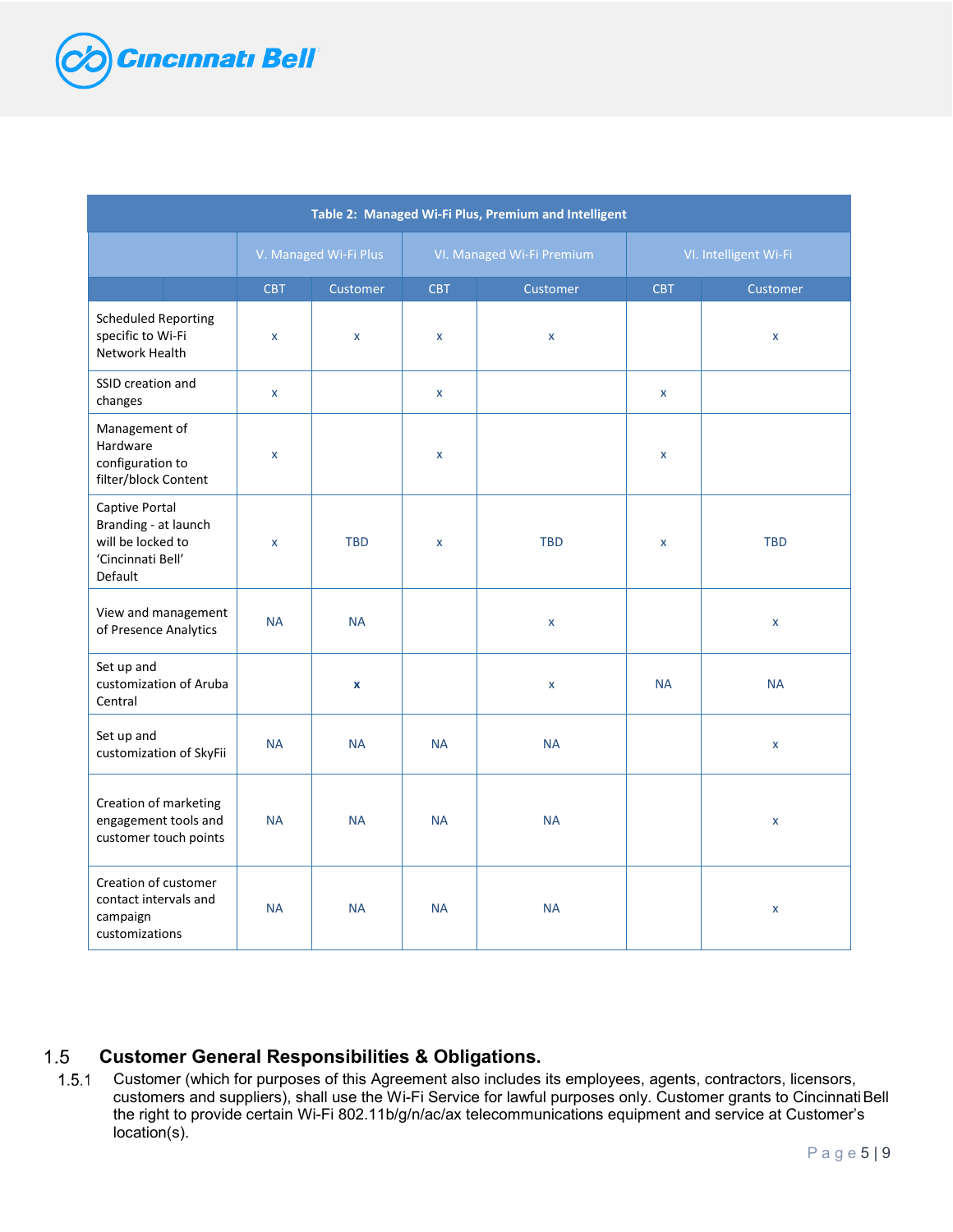

- 1.5.2 Acceptable Use. When using Cincinnati Bell-provided Internet access, engaging in any of the following activities is strictly prohibited: attempting to interfere with the Internet service, including, without limitation, by way of submitting a virus to, or overloading, "flooding," "spamming," "mail bombing" or "crashing," the Internet service; and sending unsolicited e-mail, including promotions and/or advertising of products or services; Infringing upon any other intellectual property rights of others or on the privacy or publicity rights of others; and sending obscene, sexually explicit, defamatory, threatening, harassing, abusive, hateful, slanderous or embarrassing messages and/or postings to any other person or entity or sending messages and/or postings in violation of applicable law(s); and illegal or unauthorized access to other computers or networks; and sending viruses, trojan horses, worms, time bombs, or other computer programming routines or engines that are intended to damage, detrimentally interfere with, surreptitiously intercept or expropriate any system, data or information; andfacilitating a violation of these Terms of Use.
- 1.5.3 Terms of Use; Privacy Policy. Customer shall notify Customer's End Users that, by using the Service, they consent to the terms of Cincinnati Bell's "Fioptics Free Wi-Fi Privacy Policy" available at: [https://www.cincinnatibell.com/assets/CinBell/Content/PDFs/ConnectCincinnati/Managed-Free-Wi-Fi](https://www.cincinnatibell.com/assets/CinBell/Content/PDFs/ConnectCincinnati/Fioptics-Free-Wi-Fi-privacy-policy-eff-02-01-2017docx.pdf)[privacy-](https://www.cincinnatibell.com/assets/CinBell/Content/PDFs/ConnectCincinnati/Fioptics-Free-Wi-Fi-privacy-policy-eff-02-01-2017docx.pdf) [policy-eff-02-01-2017docx.pdf, a](https://www.cincinnatibell.com/assets/CinBell/Content/PDFs/ConnectCincinnati/Fioptics-Free-Wi-Fi-privacy-policy-eff-02-01-2017docx.pdf)nd to the collection and use of technical information, including but not limited the location of the device, information about the mobile telephone, computer or other device used to access the Intelligent Wi-Fi Service.
- Customer to supply CBT two authorized contacts (Email & Phone #) that CBT can communicate issues that are detected and use as administrator(s) should customer need to make account or technical changes. 1.5.4
- Customer will provide a stable electrical power source for CBT equipment that is available and not switched off during the term of this agreement. 1.5.5

#### 1.6 **License to User information; Intellectual Property.**

 While Customer is in good standing, Cincinnati Bell grants to Customer a limited, non-exclusive, royalty-free license to use all analytic report data made available through the Services, which analytic report data shall be made available to Customer by Cincinnati Bell throughout the Term and for a period of thirty (30) daysfollowing termination or expiration of this Agreement. After such 30-day period, Cincinnati Bell shall be under no further obligation to retain or provide any User Information to or for Customer. For purposes of this Supplement, "Intellectual Property Rights" means any and all rights existing from time to time under patent law, copyright law, semiconductor chip protection law, moral rights law, trade secret law, trademark law, unfair competition law, publicity rights law, privacy rights law, and any and all other proprietary rights, and any and all applications, renewals, extensions and restorations thereof, now or hereafter in force and effect worldwide. All ownership rights, title, and Intellectual Property Rights in and to the Services, the User Information, any Skyfii website (included but not limited to such site(s) that may be made available to Cincinnati Bell and/or any Customer, as applicable), and any other materials provided by Skyfii hereunder shall remain with Skyfii US Operations, LLC and/or its licensors.

#### $1.7$ **Equipment.**

- $1.7.1$ Cincinnati Bell may provide Wireless Equipment in support of the provision of Wi-Fi Service, and Cincinnati Bell grants Customer a non-exclusive, non-transferable limited license to use the Wi-Fi 802.11b/g/n/ac/ax equipment ("Equipment") in accordance with this Supplement. For customer owned equipment, Cincinnati Bell will take no responsibility of ownership but will offer repair services as set forth in section 1.10.
- Customer authorizes Cincinnati Bell to provide the Equipment and agrees that the Equipment is the sole and  $1.7.2$ exclusive property of Cincinnati Bell and this Supplement does not grant Customer any rights to the Equipment except as expressly set forth herein. Customer agrees to give Cincinnati Bell access during regular business hours, or at any time in the event of an emergency, to service or remove the Equipment at Cincinnati Bell's sole discretion. Loss, theft or physical damage to the Equipment is Customer's responsibility.
- Upon expiration of the terms of this supplement, Customer has no further obligation to return Managed Wi-Fi specific equipment. However, Cincinnati Bell offers the following (3) options to consider:
	- Make your intentions known to refresh the current equipment to more recent technology. Doing so will require a simple addendum and selection of replacement technology. Charges for installation of new equipment may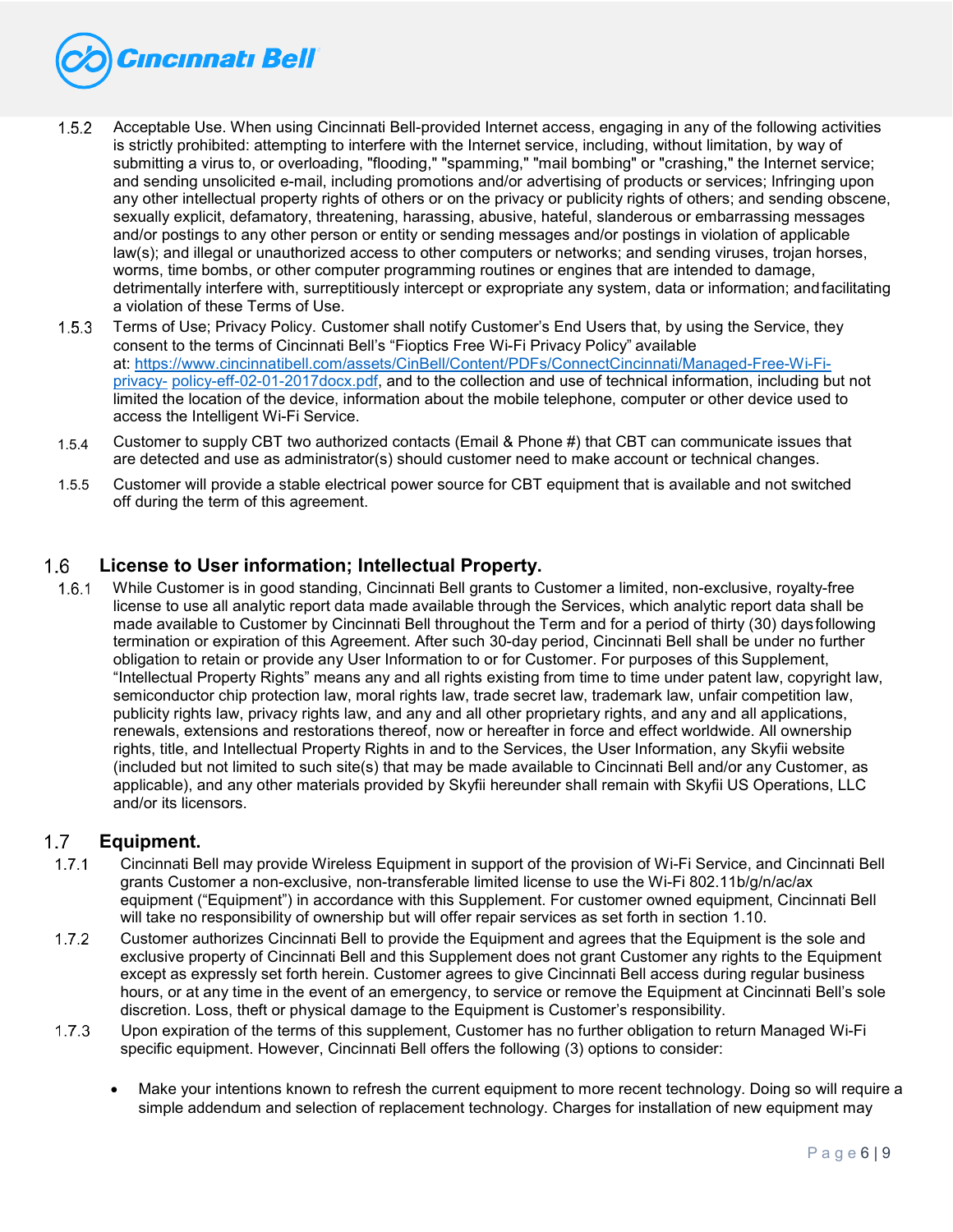

apply. Monthly charges for replacement hardware will vary and can be discussed with your Cincinnati Bell Sales Associate.

- Continue having Cincinnati Bell monitor, manage and provide support for your hardware and customer licensed access to WI-FI. Your Cincinnati Bell Sales Associate can provide additional detail.
- Elect to cancel Managed WI-FI and cease providing WI-FI services for employees/guests via Cincinnati Bell.
- $1.7.4$ Should equipment be defective and covered under warranty, CBT will process and replace equipment. If equipment is damaged or stolen and requires replacement, charges may apply for hardware and install or service.

#### $1.8$ **Content Filtering.**

 Cincinnati Bell will select Internet activities, destinations (e.g., URLs), and types of traffic (collectively "Content") that it desires to prohibit on the Wi-Fi, and will configure Equipment to impede End User access to suchContent ("Content Filtering"). Cincinnati Bell's standard content filtering settings are intended to address the most common abuses of Wi-Fi networks (for example, bandwidth hogging and activity that would violate our Acceptable Use Policy, and are represented on the attached Exhibit A. Cincinnati Bell invites a discussion with Customer who may customize the content filtering settings for its Wi-Fi Service by revising Exhibit A, and Cincinnati Bell will configure the Equipment at its direction. Cincinnati Bell will manage the Equipment configuration to filter Content for each Customer based on the applicable Exhibit A.

#### $1.9$ **Content Accessed Via Wi-Fi Service.**

- Customer acknowledges that the Internet contains unedited materials, including material of an adult, violent,or other nature that may be offensive to Customer or its End Users. Customer acknowledges that it has actual knowledge of and can readily access many software and hardware solutions to regulate activity on its network, and that the configuration of the Content Filtering function requested by Customer of the CBTS Managed Wi-Fi Plus service is among them. Customer acknowledges that Cincinnati Bell has made no express or implied representation, warranty or guaranty applicable to any aspect of the Wi-Fi Service or other services offered by Cincinnati Bell, including but not limited to, the ability to preclude Customer or any patron of Customer from accessing any or all web sites and/or news groups that any person may find to be harmful or offensive for any reason.
- Customer understands and by using the Internet service Customer agrees that it is responsible for, and assumes all liability associated with, any material that Customer (to include End Users) makes available or transmits through the Internet service, whether through chat rooms, messages boards or other forums, including liability for claims of infringement, libel, and slander. Customer may not post, transmit through, or otherwise make available on or through the Internet service any material that violates or infringes in any way upon the rights of others, that is, in Cincinnati Bell's sole discretion, unlawful, defamatory, obscene, abusive, profane, vulgar, sexually explicit, racist, threatening, hateful or otherwise objectionable, or that encourages conduct that would constitute a criminal offense, give rise to civil liability, or otherwise violate any law.
- Cincinnati Bell shall provide to Customer "Terms of Use" to govern the access that End Users will have to the Guest Internet Access (the "Terms"). Customer shall cooperate with Cincinnati Bell in ensuring that each End User who connects to the Guest Internet Access provides affirmative consent to be bound by the Terms. If in its reasonable discretion Cincinnati Bell believes that the activities of the End Users using the Guest Internet Access violate the Terms (including, without limitation, those terms requiring End Users to comply with applicable laws) then Cincinnati Bell reserves the right to do any of the following in addition to any other actions or remedies available to Cincinnati Bell:
	- Prohibit any End User or End Users from accessing the Guest Internet Access;
	- Provide information related to any End User and its activities to third parties as required or permittedby applicable law;
	- Require Customer to take reasonable corrective measures considering the scope and duration of the violation of the Terms; and/or
	- Terminate this Supplement upon thirty (30) days written notice to Customer;
- Customer represents and warrants to Cincinnati Bell that it will not encourage or assist any Customer to violate the Terms and that it will comply with the Terms in its own use of the Guest Internet Access.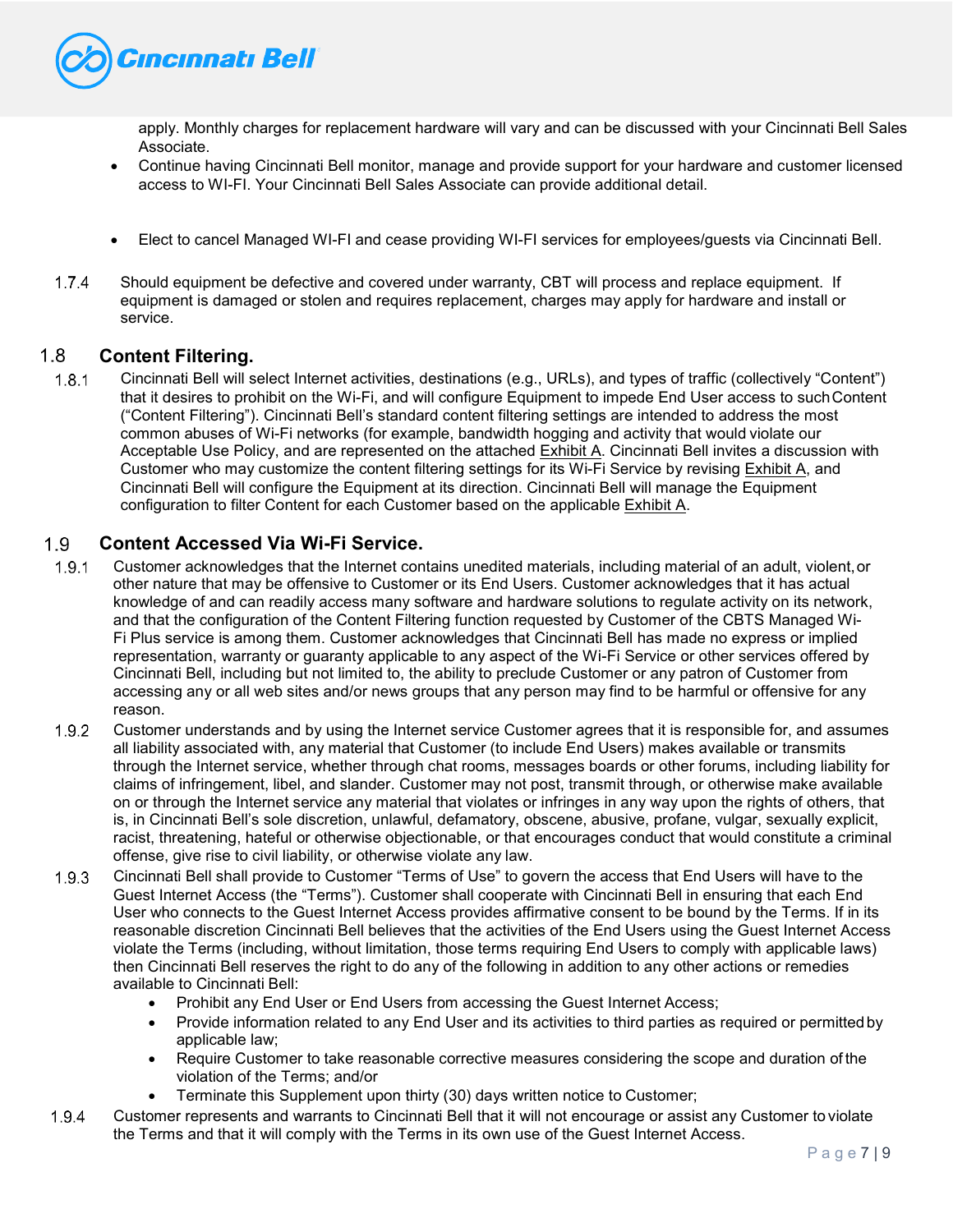

# **Ongoing Support; Repair Processes.**

## 1.10.1 Managed Wi-Fi Plus, Managed Wi-Fi Premium

- *1.10.1.1* Technical support for Wi-Fi Services will be provided through the Cincinnati Bell Network Operations Center. This service desk is available 24/7 and provides traditional tier 1 service desk support. In any calendar month, Customer may place two (2) service calls for non- emergency, non-service impacting security profile or provisioning changes. Additional change request calls may incur a fee of \$175.00 each. In the event that additional resources are needed, tier 2 support is available 8am to 10pm Monday through Friday.
- *1.10.1.2* Customer should contact Cincinnati Bell Network Operations Center via 844.436.7003, then press "2" for Managed Wi-Fi Technical Support.
- *1.10.1.3* In the event Cincinnati Bell determines that it is necessary to interrupt the Service or that there is a potential for Service to be interrupted for the performance of system maintenance, Cincinnati Bell willuse good faith efforts to notify Customer prior to the performance of such maintenance. Scheduled maintenance occurs during off-peak hours (midnight to 6:00 a.m. local time). Cincinnati Bell's normal schedule maintenance window begins at 2:00 am Sunday. In no event shall interruption for system maintenance constitute a failure of performance by Cincinnati Bell.

## 1.10.2 Intelligent Wi-Fi

- *1.10.2.1* Technical support for Services will be provided through the Cincinnati Bell support team. Cincinnati Bellwill provide assistance with uptime issues, and will coordinate assistance with Service functionality (i.e., Using Skyfii resources).
- *1.10.2.2* Customer should contac[tintelligentWi-Fi@cinbell.com](mailto:intelligentwifi@cinbell.com) with subject "Intelligent Wi-Fi support", or call 513- 565-8002. Cincinnati Bell will use good faith efforts to call Customer back within 24-48 hours.
- *1.10.2.3* In the event Cincinnati Bell determines that it is necessary to interrupt Wi-Fi Services or that there is a potential for Wi-Fi Services to be interrupted for the performance of system maintenance, Cincinnati Bell will use good faith efforts to notify Customer prior to the performance of such maintenance and will schedule such maintenance during non-peak hours (midnight to 6:00 am. local time). In no event shall interruption for system maintenance constitute a failure of performance by Cincinnati Bell.
- 1.10.3 Customer Obligations; Acceptable Use / Prohibited Activities.
	- 1.10.3.1 Prior to requesting repair service from Cincinnati Bell, Customer will use its best efforts, including but not limited to performing reasonable diagnostic tests, to verify whether any trouble with the Service is a result of the Customer's equipment or facilities. Customer shall be responsible for any such trouble resultingfrom the Customer's equipment or facilities. Customer will cooperate with any joint testing of the Service reasonably requested by Cincinnati Bell.
- 1.10.4 Failed Connectivity or Default Hardware.
	- 1.10.4.1 Cincinnati Bell will use commercially reasonable efforts to address any reported trouble in relation to failed Equipment or Customer reported issues with connectivity to the Internet via the installed Wi-Fi network, as applicable. Internet service failure is not within the scope of the Wi-Fi Service and must be resolved directly with the applicable Internet service provider. Cincinnati Bell will work with a designated technical resource allocated by the customer to address any reported trouble of connectivity or device consideredto be malfunctioning. End user calls from residents, students, guests or faculty are not supported by Cincinnati Bell. Cincinnati Bell makes no representations and assumes no liability for connectivity issues related to End User limitations, including but not limited to: connecting PC, Hardware (processor, RAM, hard drive), software applications running in the background on a device, web browser / browser plug-ins (Flash/Java), website / server limitations, or Cincinnati Bell network congestion.

#### $1.11$ **Remedies.**

 $1.11.1$ If Customer is dissatisfied with the Service or any of its terms, conditions, rules, policies, guidelines or practices,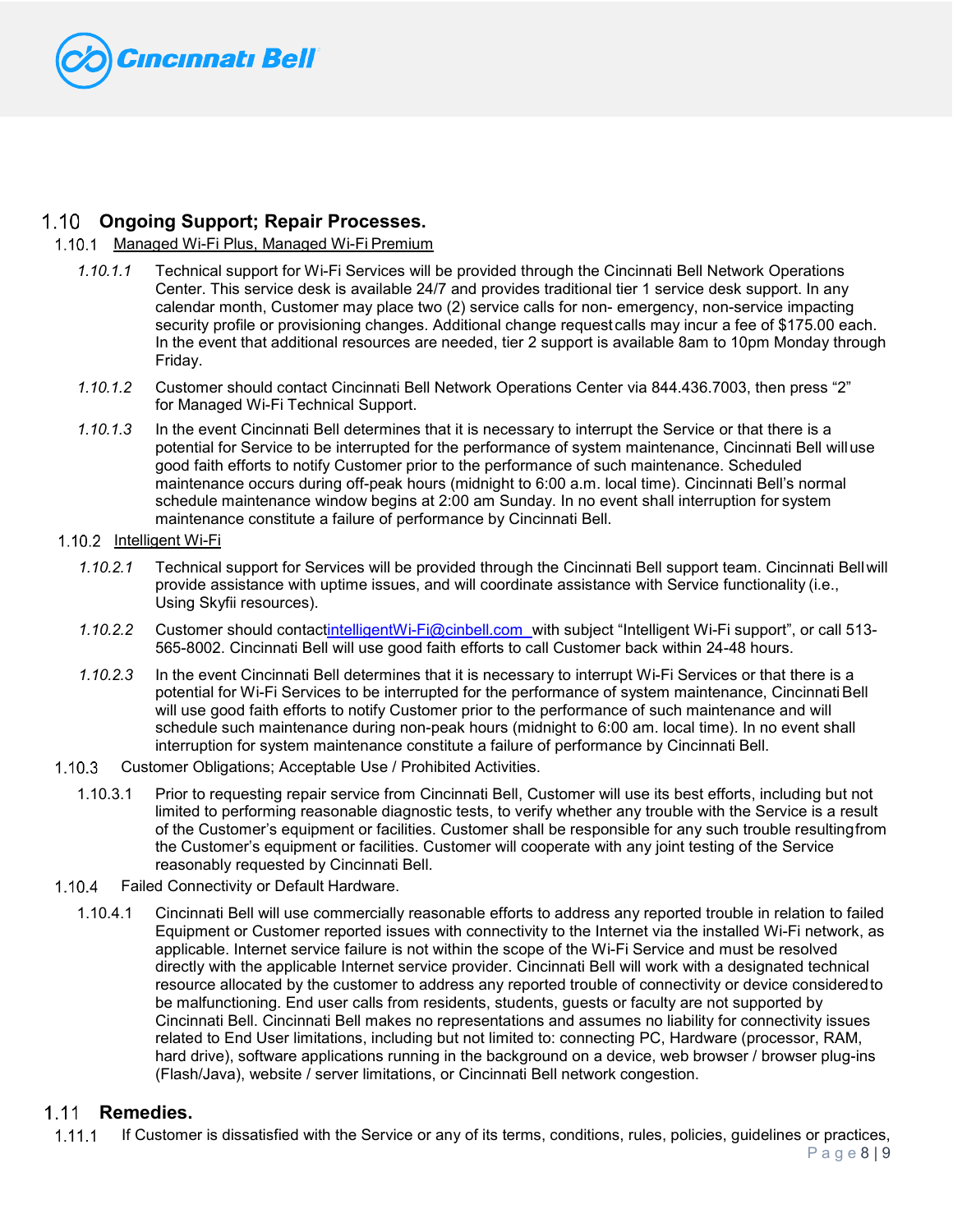

Customer's sole and exclusive remedy is to terminate this Supplement. Under no circumstance shall Cincinnati Bell be liable for any direct, indirect, incidental, special, punitive, or consequential damages that result in any way from the: (i) setup or installation of the Service (ii) use of the Service or Customer's ability to use the Service; (iii) access to the Internet or any part thereof; (iv) Customer's reliance on or use of information or services provided on or through the Service; or (v) mistakes, omissions, interruptions, deletion of files, errors, defects, delays in operation or transmission or any failure of performance of the Service.

 $1.11.2$ Any violation of the above sections that Cincinnati Bell, in its reasonable discretion, believes may subject Cincinnati Bell to civil or criminal litigation, charges and/or damages will be considered to be a breach of the Agreement and Cincinnati Bell reserves the right to suspend or immediately terminate service if deemed necessary. If Cincinnati Bell suspends the Data Analytics Service pursuant to this paragraph, Cincinnati Bell may require a reinstatement fee in order to resume the Data Analytics Service.

## **Termination Charges.**

1.12.1 In the event that Managed Wi-Fi Service under this Agreement is terminated by Customer for convenience or for reasons other than Cincinnati Bell's breach of this Agreement and prior to the expiration of the then-current Term, Customer will pay a termination charge equal to all remaining amounts due or will become due, including but not limited to all monthly charges for which Customer would have been responsible if Customer had not terminated prior to the expiration of the then-current Term.